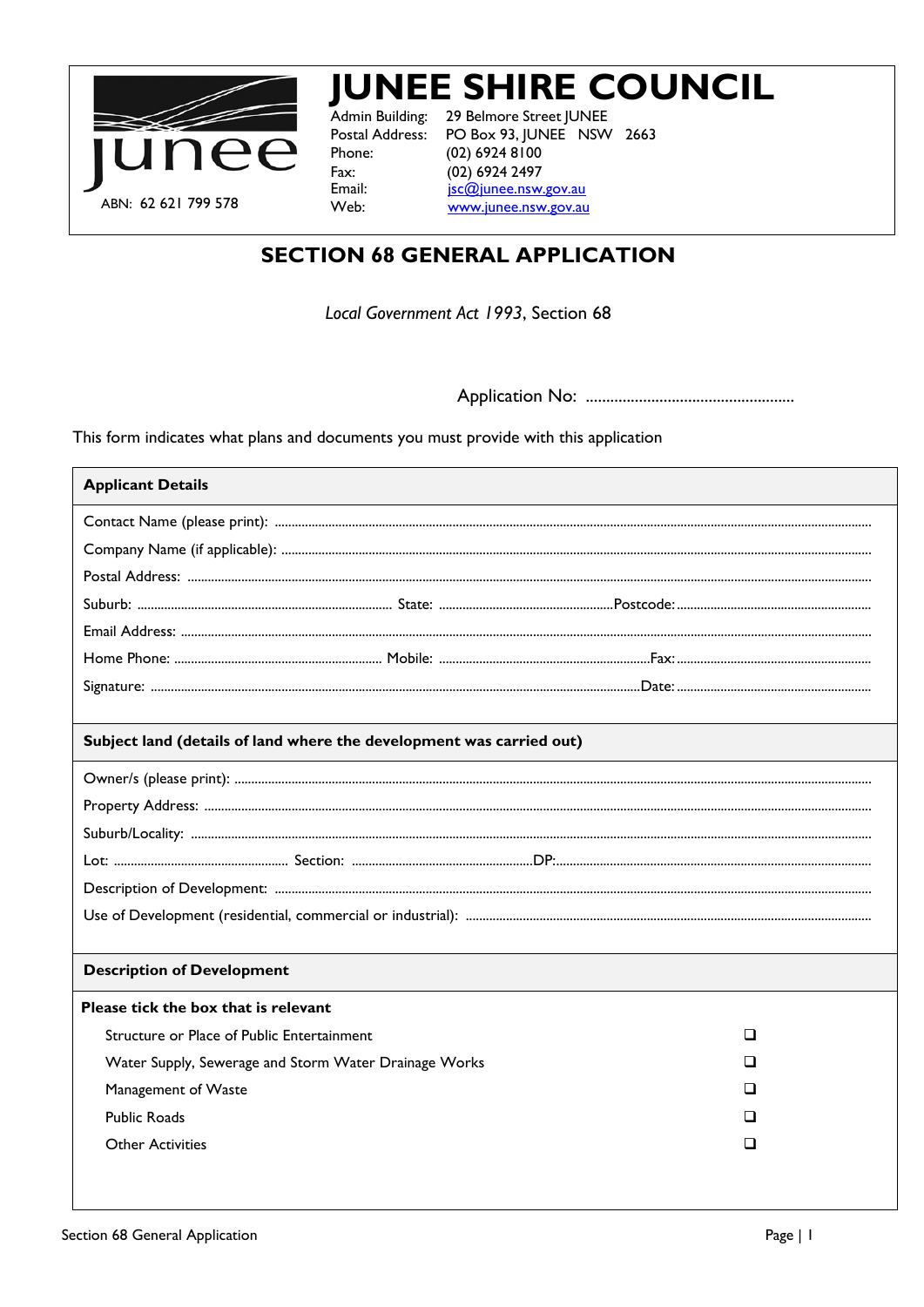| <b>Explanation of Proposed Development</b> |  |  |
|--------------------------------------------|--|--|
|                                            |  |  |

# **Required Attachments**

- $\Box$  2 copies of plan of land (see note 2)
- $\Box$  2 copies of plans/drawings of proposed development (see note 4)
- $\Box$  Other information (see note 5)
- $\Box$  Payment of appropriate application fee/s

# Any other relevant information?

# **Consent of all Property Owners**

# All property owners MUST sign for all applications

#### If property is in the name of a company, position held in that company must be stated & company seal (if one) fixed here

I/we hereby consent to the making of this application and I/we understand that it will be necessary for Council staff to enter and inspect the property, the subject of this application to ensure compliance with the provisions of the Environmental Planning and Assessment Act 1979, as amended and the Regulations there under and with the approved plans and specifications. Therefore I/we give approval for Council staff to enter and inspect the property during the approval process; during construction and until such time as all of the work has been completed to Council's satisfaction.

| Name (print full names)                 | Signature |  |
|-----------------------------------------|-----------|--|
|                                         |           |  |
|                                         |           |  |
|                                         |           |  |
|                                         |           |  |
| Company name & position (if applicable) |           |  |
| Address:                                |           |  |
|                                         |           |  |
|                                         |           |  |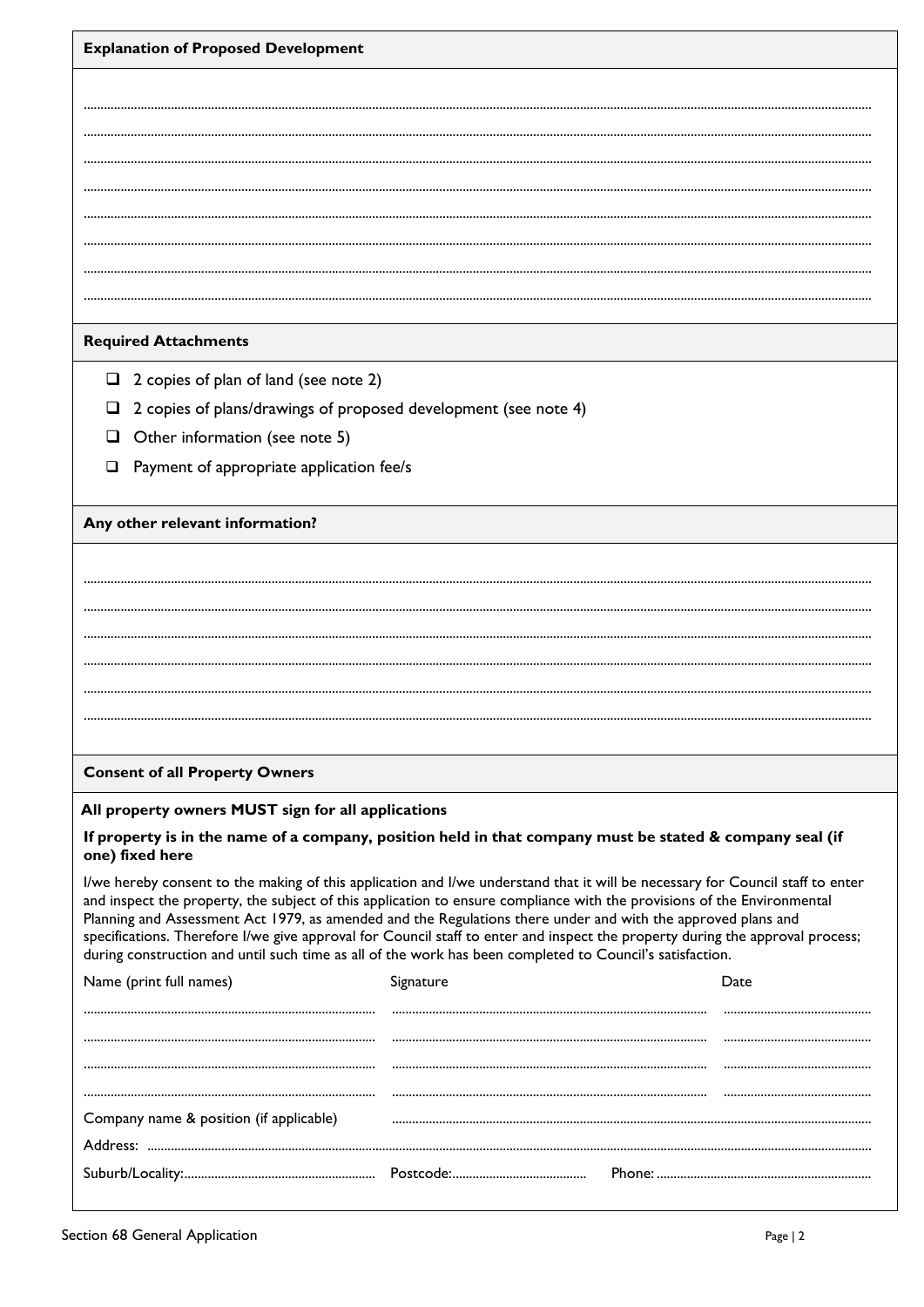| How To Lodge Your Application                      |                                                                                                                                                                                                                                                                                                                                                                                                                           |                                                                                                                                                                                                                                                                                                                                                                                                                                                                                                               |                                                                                                                                                                                 |  |
|----------------------------------------------------|---------------------------------------------------------------------------------------------------------------------------------------------------------------------------------------------------------------------------------------------------------------------------------------------------------------------------------------------------------------------------------------------------------------------------|---------------------------------------------------------------------------------------------------------------------------------------------------------------------------------------------------------------------------------------------------------------------------------------------------------------------------------------------------------------------------------------------------------------------------------------------------------------------------------------------------------------|---------------------------------------------------------------------------------------------------------------------------------------------------------------------------------|--|
| <b>Address the</b><br><b>Application to</b>        |                                                                                                                                                                                                                                                                                                                                                                                                                           | The General Manager<br>Junee Shire Council                                                                                                                                                                                                                                                                                                                                                                                                                                                                    | <b>Fees</b><br>Fees are calculated on a scale based on<br>the contract value of the work. Ask us<br>for a current Fee Scale.                                                    |  |
|                                                    |                                                                                                                                                                                                                                                                                                                                                                                                                           | You can send it to us by any of the following methods:                                                                                                                                                                                                                                                                                                                                                                                                                                                        |                                                                                                                                                                                 |  |
| Post                                               |                                                                                                                                                                                                                                                                                                                                                                                                                           | PO Box 93<br>Junee NSW 2663                                                                                                                                                                                                                                                                                                                                                                                                                                                                                   | <b>Payment methods</b>                                                                                                                                                          |  |
| Courier or<br>Personal delivery                    |                                                                                                                                                                                                                                                                                                                                                                                                                           | <b>Council Chambers</b><br><b>Cnr Belmore and Stewart Streets</b><br>Junee NSW 2663                                                                                                                                                                                                                                                                                                                                                                                                                           | Pay by cash, credit card, cheque or<br>electronic transfer. Make cheques payable<br>to "Junee Shire Council" for the relevant<br>Council fees. Do not sent cash in the<br>mail. |  |
| How to contact us                                  |                                                                                                                                                                                                                                                                                                                                                                                                                           |                                                                                                                                                                                                                                                                                                                                                                                                                                                                                                               | <b>Processing Time</b>                                                                                                                                                          |  |
| Phone<br>Fax<br>Email<br>Web<br>Hours of Lodgement |                                                                                                                                                                                                                                                                                                                                                                                                                           | (02) 6924 8100<br>(02) 6924 2497<br>jsc@junee.nsw.gov.au<br>www.junee.nsw.gov.au<br>Monday - Friday 9am to 5pm (public holidays excluded)                                                                                                                                                                                                                                                                                                                                                                     | The issue of the Certificate, once all<br>documentation is received, can take up to<br>ten working days.                                                                        |  |
|                                                    |                                                                                                                                                                                                                                                                                                                                                                                                                           | <b>Notes for Completing Application under Section 68</b>                                                                                                                                                                                                                                                                                                                                                                                                                                                      |                                                                                                                                                                                 |  |
|                                                    |                                                                                                                                                                                                                                                                                                                                                                                                                           | FAILURE TO SUPPLY ALL THE RELEVANT INFORMATION, MAY RESULT IN EITHER THE REFUSAL TO ACCEPT OR<br>THE RETURN OF YOUR APPLICATION.                                                                                                                                                                                                                                                                                                                                                                              |                                                                                                                                                                                 |  |
| Note I                                             | The description of the land to be developed is to include details of the property name, street address,<br>locality, Lot Number, Deposited Plan number (DP). Where maps are used, it is important to show existing<br>boundaries and significant physical features (eg. waterways, structures, building, gorges, etc).                                                                                                    |                                                                                                                                                                                                                                                                                                                                                                                                                                                                                                               |                                                                                                                                                                                 |  |
| Note 2                                             |                                                                                                                                                                                                                                                                                                                                                                                                                           | A plan of the land MUST indicate:                                                                                                                                                                                                                                                                                                                                                                                                                                                                             |                                                                                                                                                                                 |  |
|                                                    | a)                                                                                                                                                                                                                                                                                                                                                                                                                        | location, boundary dimensions, site area and north point of the land                                                                                                                                                                                                                                                                                                                                                                                                                                          |                                                                                                                                                                                 |  |
|                                                    | b)                                                                                                                                                                                                                                                                                                                                                                                                                        | existing vegetation and trees on the land                                                                                                                                                                                                                                                                                                                                                                                                                                                                     |                                                                                                                                                                                 |  |
|                                                    | c)                                                                                                                                                                                                                                                                                                                                                                                                                        | location and uses of existing buildings on the land                                                                                                                                                                                                                                                                                                                                                                                                                                                           |                                                                                                                                                                                 |  |
|                                                    | existing levels of the land in relation to buildings and roads<br>d)                                                                                                                                                                                                                                                                                                                                                      |                                                                                                                                                                                                                                                                                                                                                                                                                                                                                                               |                                                                                                                                                                                 |  |
|                                                    | e)                                                                                                                                                                                                                                                                                                                                                                                                                        | location and uses of building on sites adjoining the land.                                                                                                                                                                                                                                                                                                                                                                                                                                                    |                                                                                                                                                                                 |  |
| Note 3                                             | The application must be accompanied by such matters as would be required under section 81 of the Local<br>Government Act 1993 if approval was to be sought under that Act. This information generally relates to plans,<br>specifications and any other supporting documentation. Council will require at least two (2) copies of this<br>information.<br>The relevant approvals under the Local Government Act 1993 are: |                                                                                                                                                                                                                                                                                                                                                                                                                                                                                                               |                                                                                                                                                                                 |  |
|                                                    |                                                                                                                                                                                                                                                                                                                                                                                                                           | Part A Structures or places of public entertainment<br>Install a manufactured home, moveable dwelling or associated structure on land<br>2, 3 (Repealed)                                                                                                                                                                                                                                                                                                                                                      |                                                                                                                                                                                 |  |
|                                                    |                                                                                                                                                                                                                                                                                                                                                                                                                           | Part B Water supply, sewerage and stormwater drainage work<br>Carry out water supply work<br>2 Draw water from a council water supply or a standpipe or sell water so drawn<br>3 Install, alter, disconnect or remove a meter connected to a service pipe<br>4 Carry out sewerage work<br>5 Carry out stormwater drainage work<br>6 Connect a private drain or sewer with a public drain or sewer under the control of a council or with a<br>drain or sewer which connects with such a public drain or sewer |                                                                                                                                                                                 |  |
|                                                    |                                                                                                                                                                                                                                                                                                                                                                                                                           | Part C Management of waste                                                                                                                                                                                                                                                                                                                                                                                                                                                                                    |                                                                                                                                                                                 |  |
|                                                    |                                                                                                                                                                                                                                                                                                                                                                                                                           | For fee or reward, transport waste over or under a public place                                                                                                                                                                                                                                                                                                                                                                                                                                               |                                                                                                                                                                                 |  |
|                                                    |                                                                                                                                                                                                                                                                                                                                                                                                                           | Place waste in a public place<br>3 Place a waste storage container in a public place                                                                                                                                                                                                                                                                                                                                                                                                                          |                                                                                                                                                                                 |  |
|                                                    |                                                                                                                                                                                                                                                                                                                                                                                                                           |                                                                                                                                                                                                                                                                                                                                                                                                                                                                                                               |                                                                                                                                                                                 |  |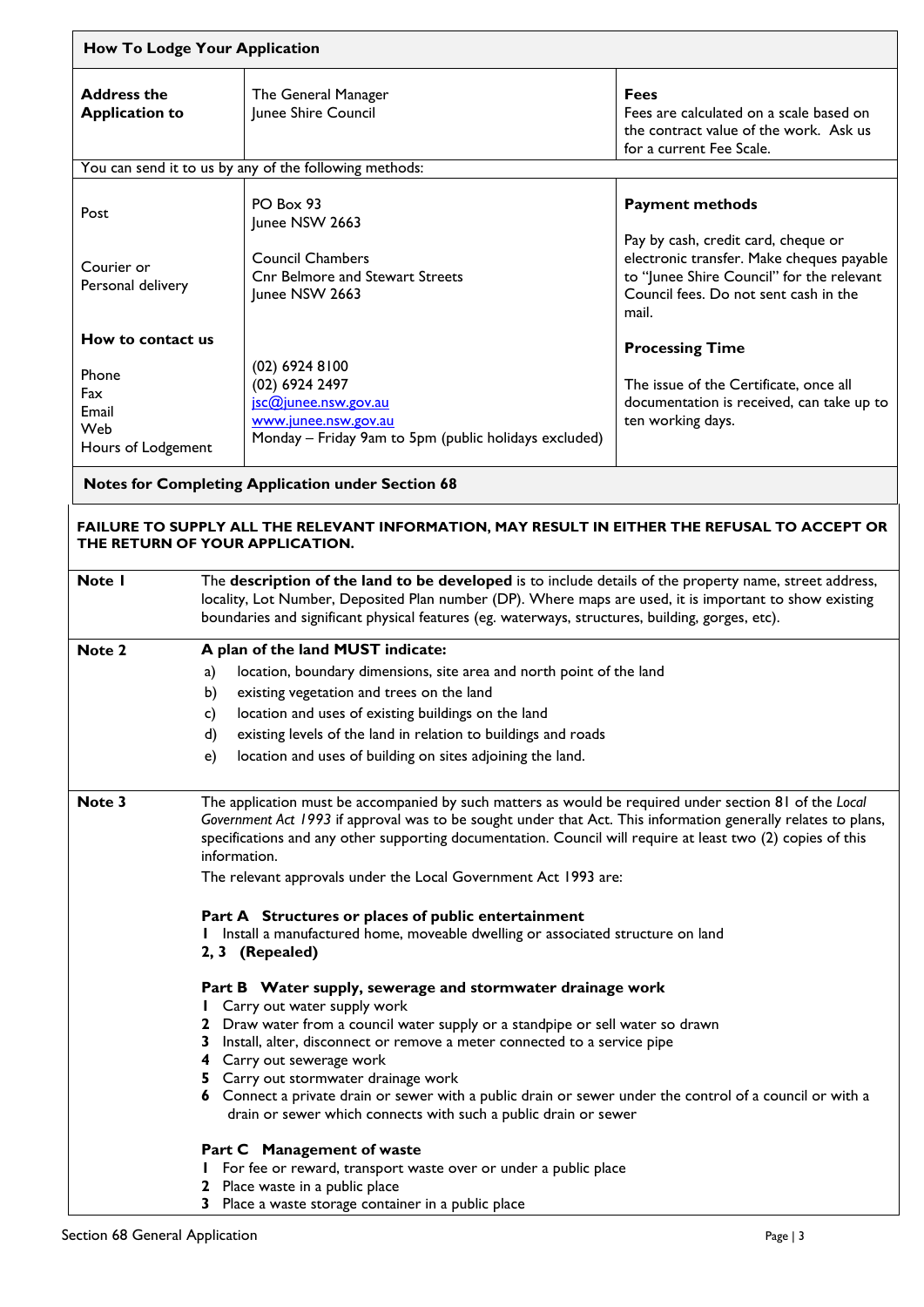- **4** Dispose of waste into a sewer of the council
- **5** Install, construct or alter a waste treatment device or a human waste storage facility or a drain connected to any such device or facility
- **6** Operate a system of sewage management (within the meaning of section 68A)

#### **Part D Community land**

- **1** Engage in a trade or business
- **2** Direct or procure a theatrical, musical or other entertainment for the public
- **3** Construct a temporary enclosure for the purpose of entertainment
- **4** For fee or reward, play a musical instrument or sing
- **5** Set up, operate or use a loudspeaker or sound amplifying device
- **6** Deliver a public address or hold a religious service or public meeting

#### **Part E Public roads**

- **1** Swing or hoist goods across or over any part of a public road by means of a lift, hoist or tackle projecting over the footway
- **2** Expose or allow to be exposed (whether for sale or otherwise) any article in or on or so as to overhang any part of the road or outside a shop window or doorway abutting the road, or hang an article beneath an awning over the road
- **3 (Repealed)**

#### **Part F Other activities**

- **1** Operate a public car park
- **2** Operate a caravan park or camping ground
- **3** Operate a manufactured home estate
- **4** Install a domestic oil or solid fuel heating appliance, other than a portable appliance
- **5** Install or operate amusement devices
- **6 (Repealed)**
- **7** Use a standing vehicle or any article for the purpose of selling any article in a public place
- **8, 9 (Repealed)**
- **10** Carry out an activity prescribed by the regulations or an activity of a class or description prescribed by the regulations

#### **68A Meaning of "operate a system of sewage management"**

- (1) In this Part, *operate a system of sewage management* means hold or process, or re-use or discharge, sewage or by-products of sewage (whether or not the sewage is generated on the premises on which the system of sewage management is operated).
- (2) Without limiting subsection (1), *operate a system of sewage management* includes the following:
- (a) use artificial wetlands, transpiration mounds, trenches, vegetation and other effluent polishing, dispersal or re-use arrangements in related land application areas,
- (b) hold or process sewage that is to be subsequently discharged into a public sewer.
- (3) However, *operate a system of sewage management* does not include any of the following:
- (a) any action relating to the discharge of sewage directly into a public sewer,
- (b) any action relating to sewage or by-products of sewage after their discharge into a public sewer.
- (4) In this section:

*public sewer* means a sewer operated by a council or county council, a water supply authority (within the meaning of the *[Water Management Act 2000](http://www.legislation.nsw.gov.au/#/view/act/2000/92)*), a State owned corporation specified in Schedule 1 or 5 to the *[State Owned Corporations Act 1989](http://www.legislation.nsw.gov.au/#/view/act/1989/134)* (or a subsidiary of such a corporation) or any other public or local authority.

*related land application area*, in relation to a sewage management facility, means the area of land (if any) where it is intended that effluent and bio-solid waste from the facility will be re-used, applied or dispersed into the environment.

*sewage* includes any effluent of the kind referred to in paragraph (a) of the definition of *waste* in the Dictionary to this Act.

#### *sewage management facility* means:

- (a) a human waste storage facility, or
- (b) a waste treatment device intended to process sewage,
- and includes a drain connected to such a facility or device.

Note 4 **Plans / drawings describing the proposed development MUST indicate (where relevant):** 

a) the location of proposed new buildings or works (including extensions or additions to existing buildings or works) in relation to the land's boundaries and adjoining development

- b) floor plans of proposed buildings showing layout, partitioning, room sizes and intended uses of each part of the building
- c) elevations and sections showing proposed external finishes and heights including proposed colour schemes